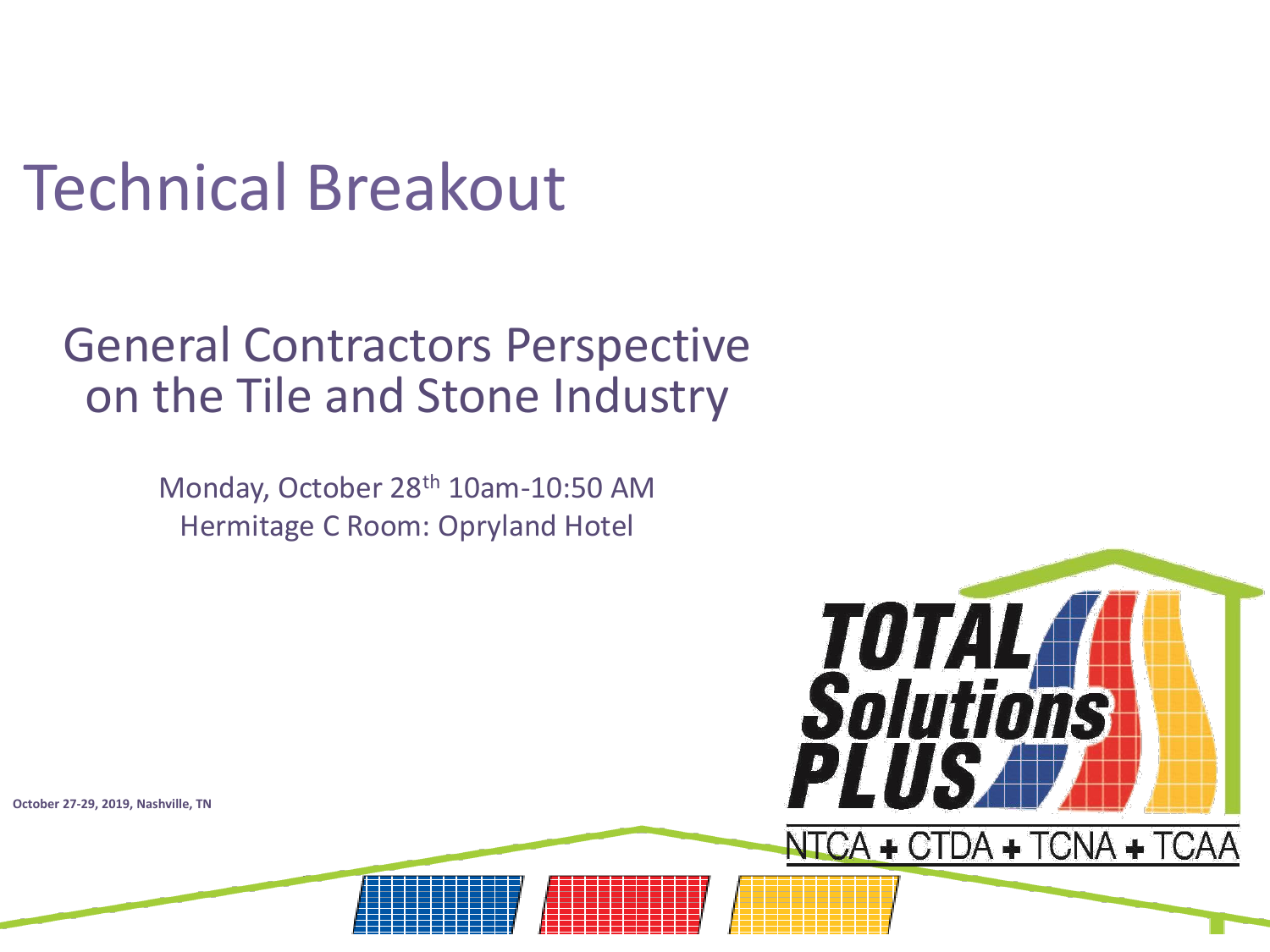# Panelists

Moderator: Bart Bettiga: National Tile Contractors Association

- Josh Meadows: JE Dunn Construction
- Roger Baum: Core Construction
- Sam Bruce: Visalia Tile

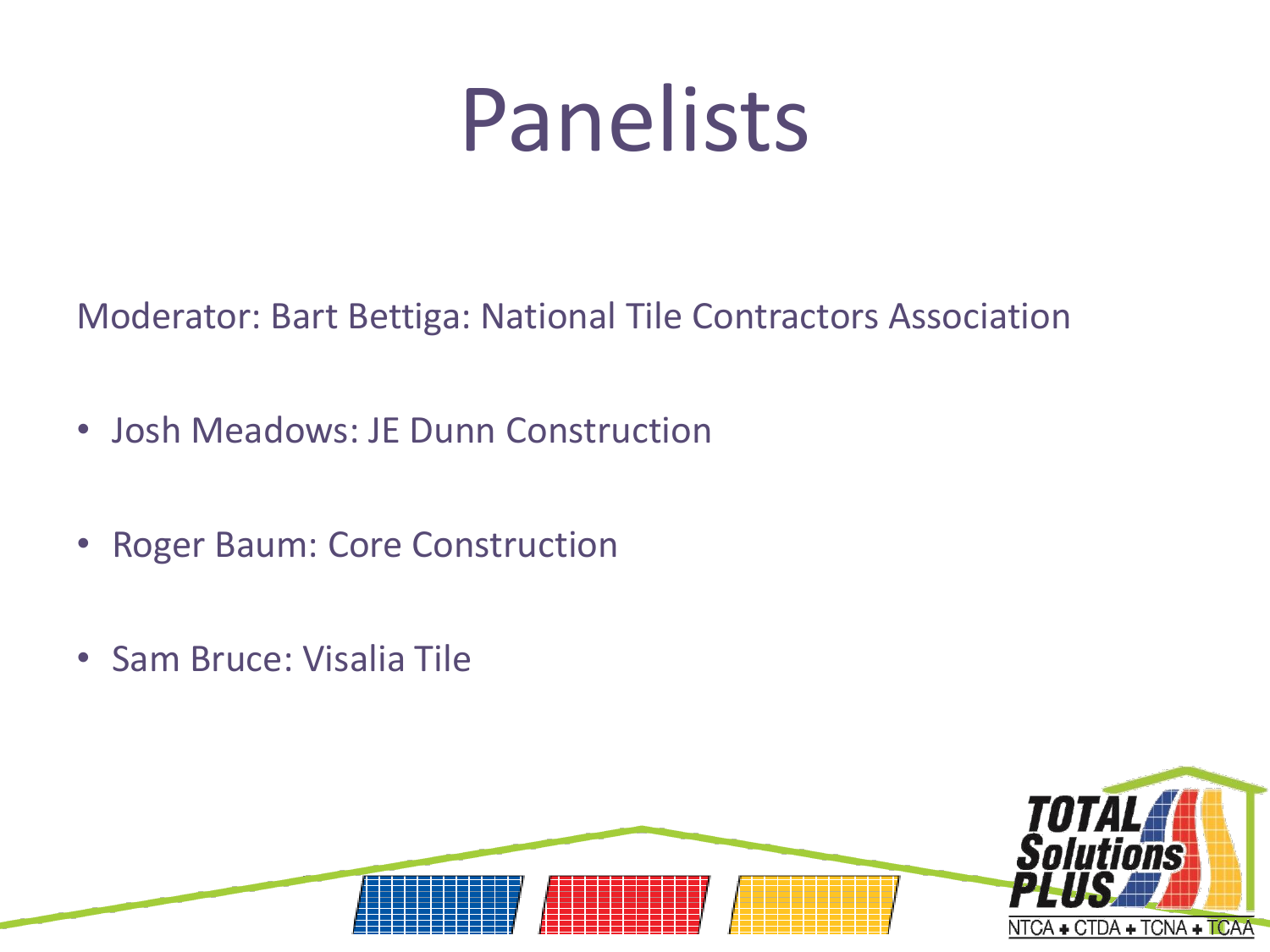#### General Contractors Perspective

• What are your feelings about the general construction economic climate for the next couple of years?

• What factors, if any, could negatively or positively impact this?



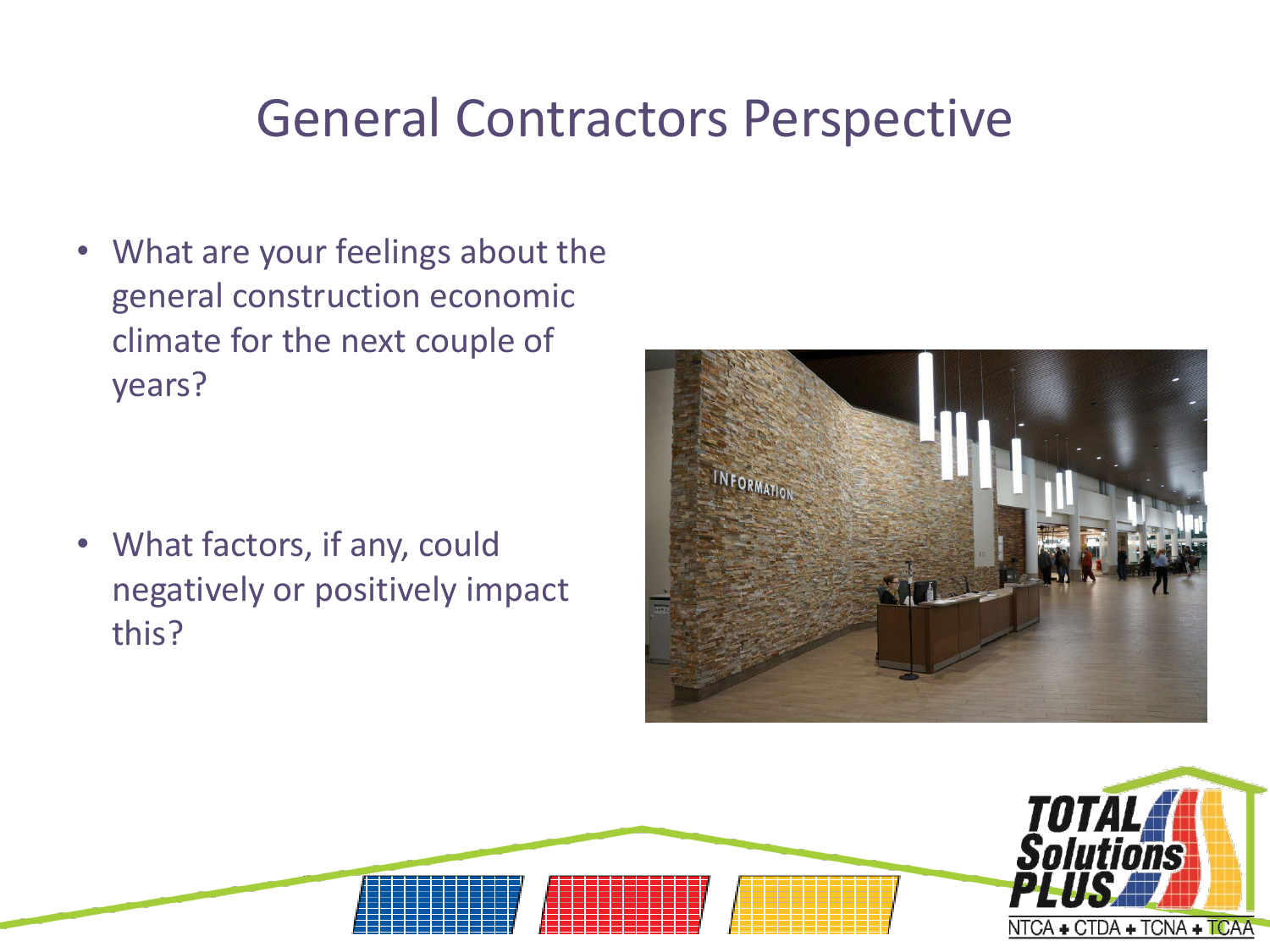#### Labor Shortage

- How concerned are you with the lack of available skilled labor?
- Is this impacting all the trades?
- What are General Contractors doing to attract new people to the trade



• What are Tile Contractors Doing to attract new people to the trade?

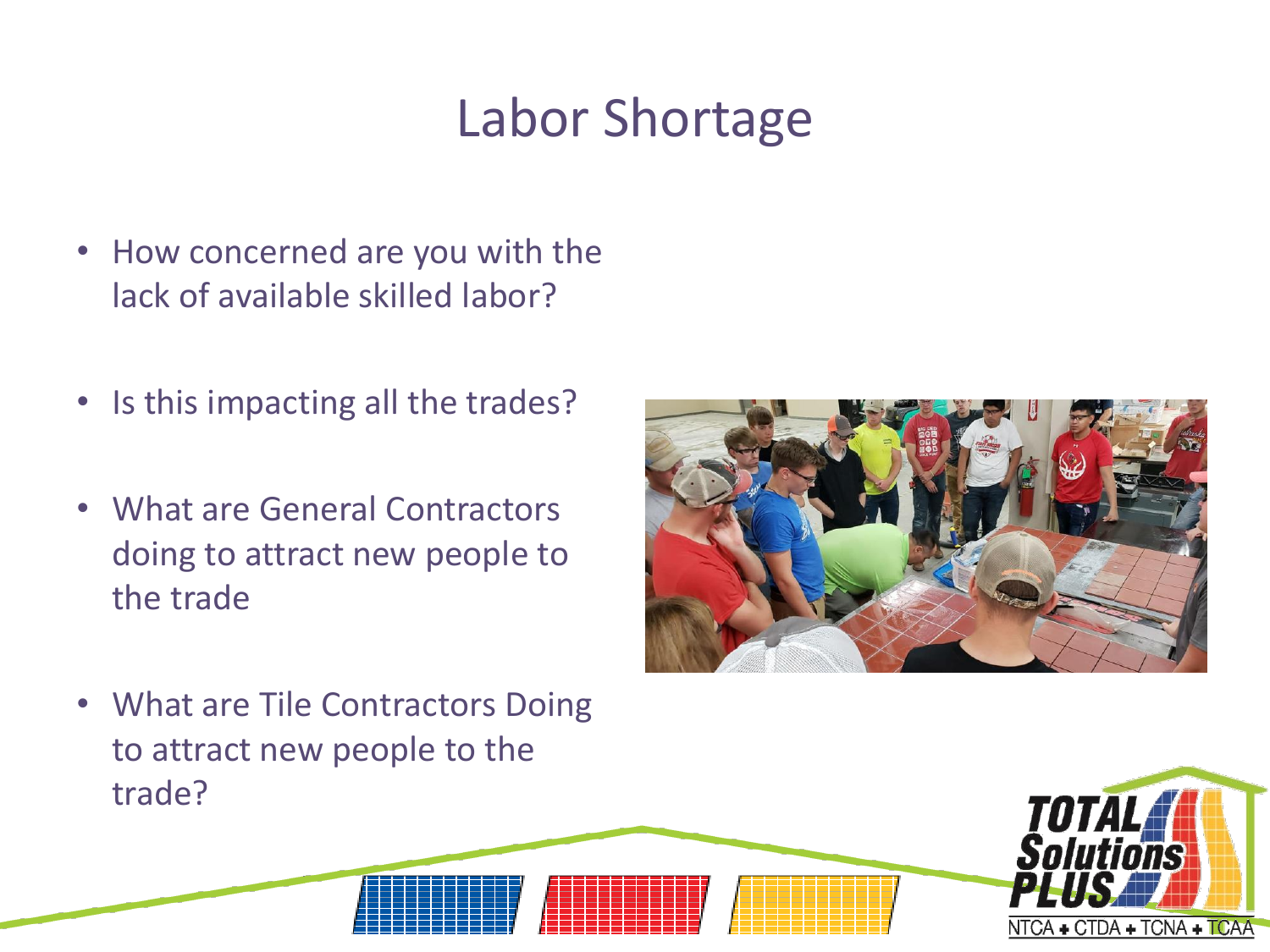#### Trained and Skilled Workers



- Finding qualified subs in tile and stone compared to other categories. Is this a bigger problem in our trade?
- Is the problem national or regional?
- What is more important. Installer qualifications or budget and price?
- Can Associations help partner you with qualified contractors?

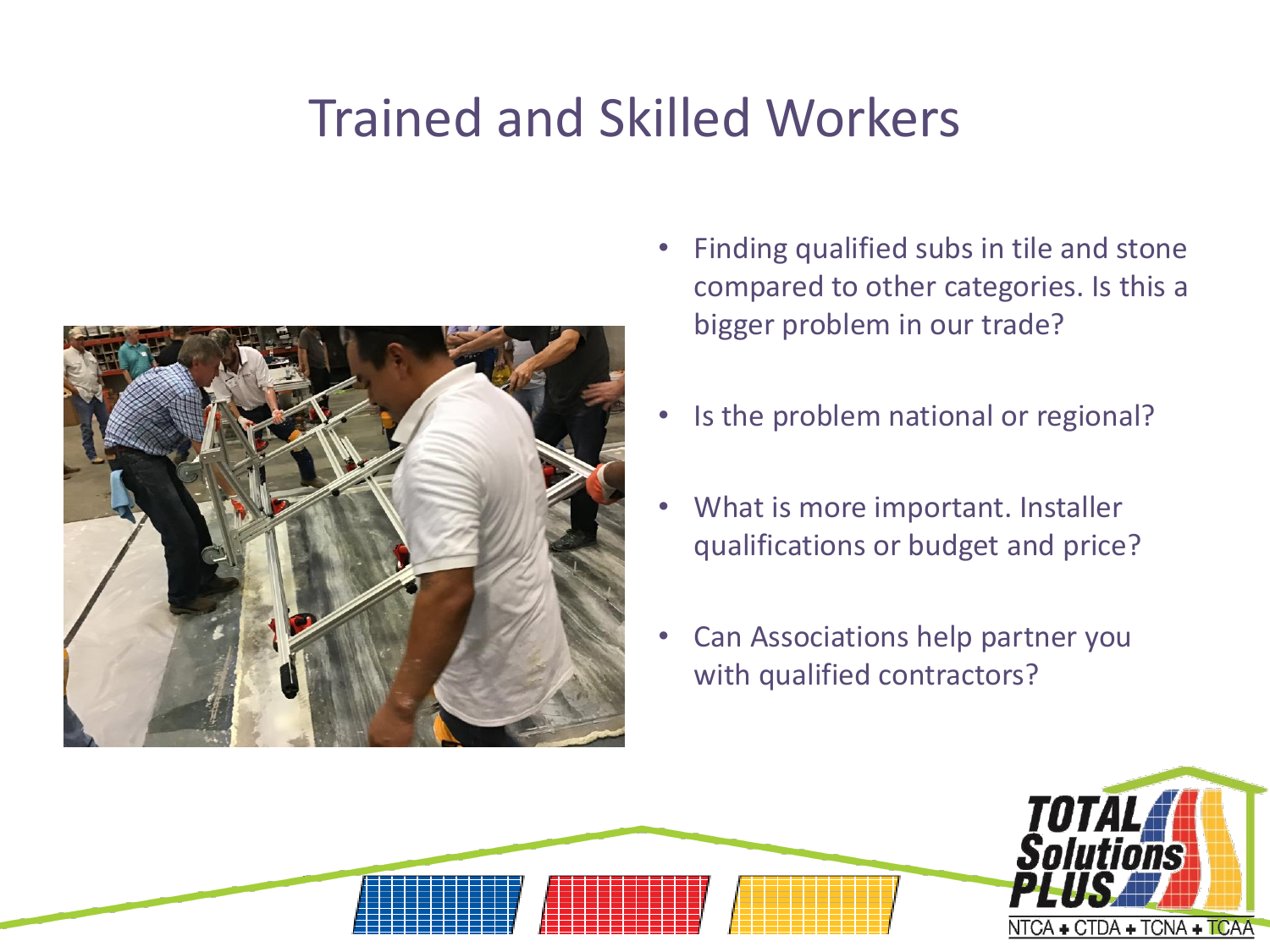### **Technology**



- Is innovation in our industry helping or hurting us to get more market share on your projects?
- How can we turn this into a competitive advantage
- What are tile contractors doing to embrace technology and educate general contractors?

**TUTA** 

NTCA + CTDA + TCNA + TCAA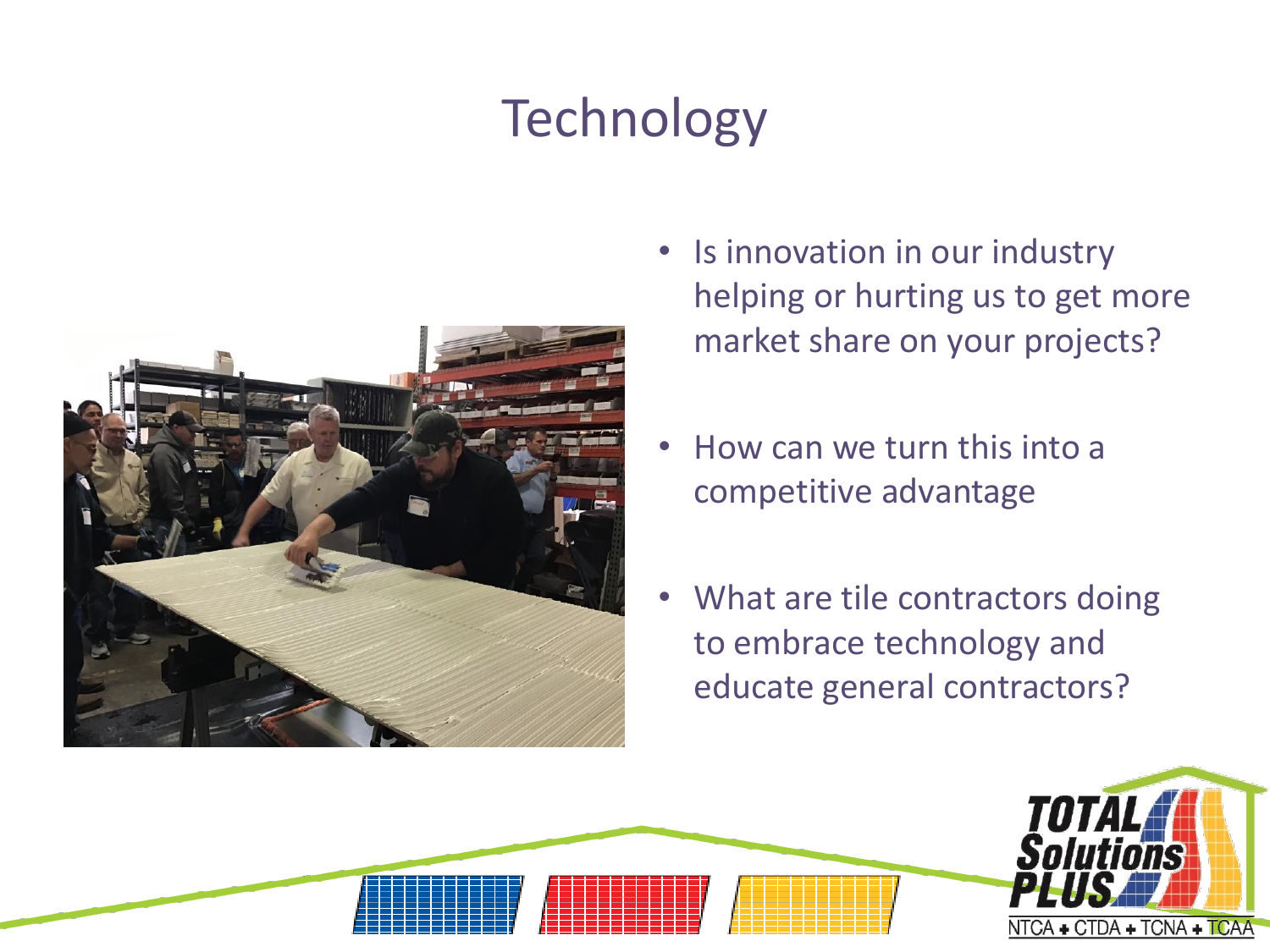#### Selecting the right tile contractor

- Bid Process (open or negotiated)
- Project Scope and Cost Factors
- Installer Qualifications
- Previous work performed on your projects
- Flooring Contractor or Tile Specialty Contractor
- How can the tile contractor you don't know get a seat at your table?
- What is tile contractor doing to market their qualifications to general contractor

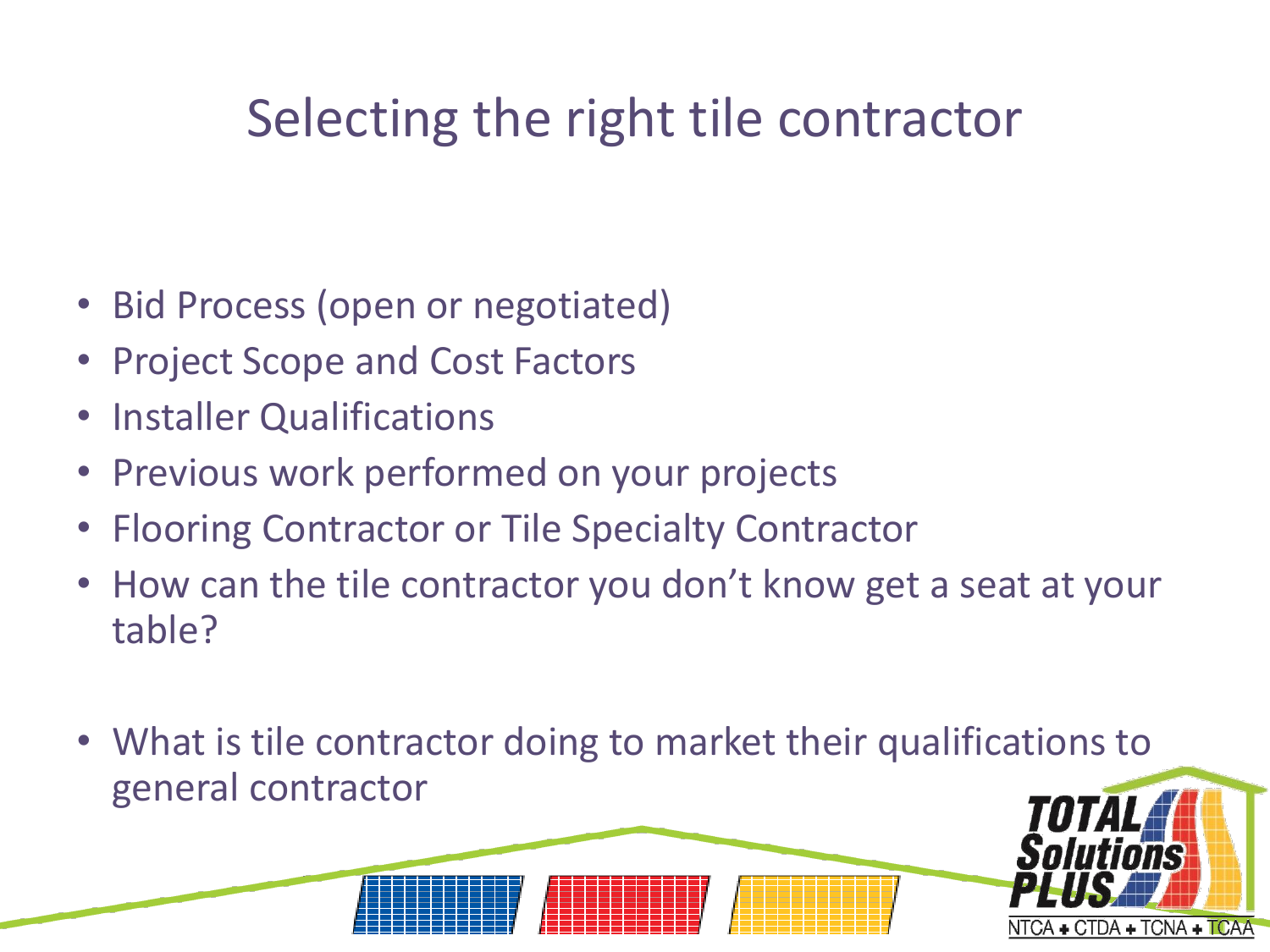### Project Challenges

- Budget Constraints
- RFP Challenges
- Compressed Schedules
- Pre-Construction Meetings
- Post Bid Interviews



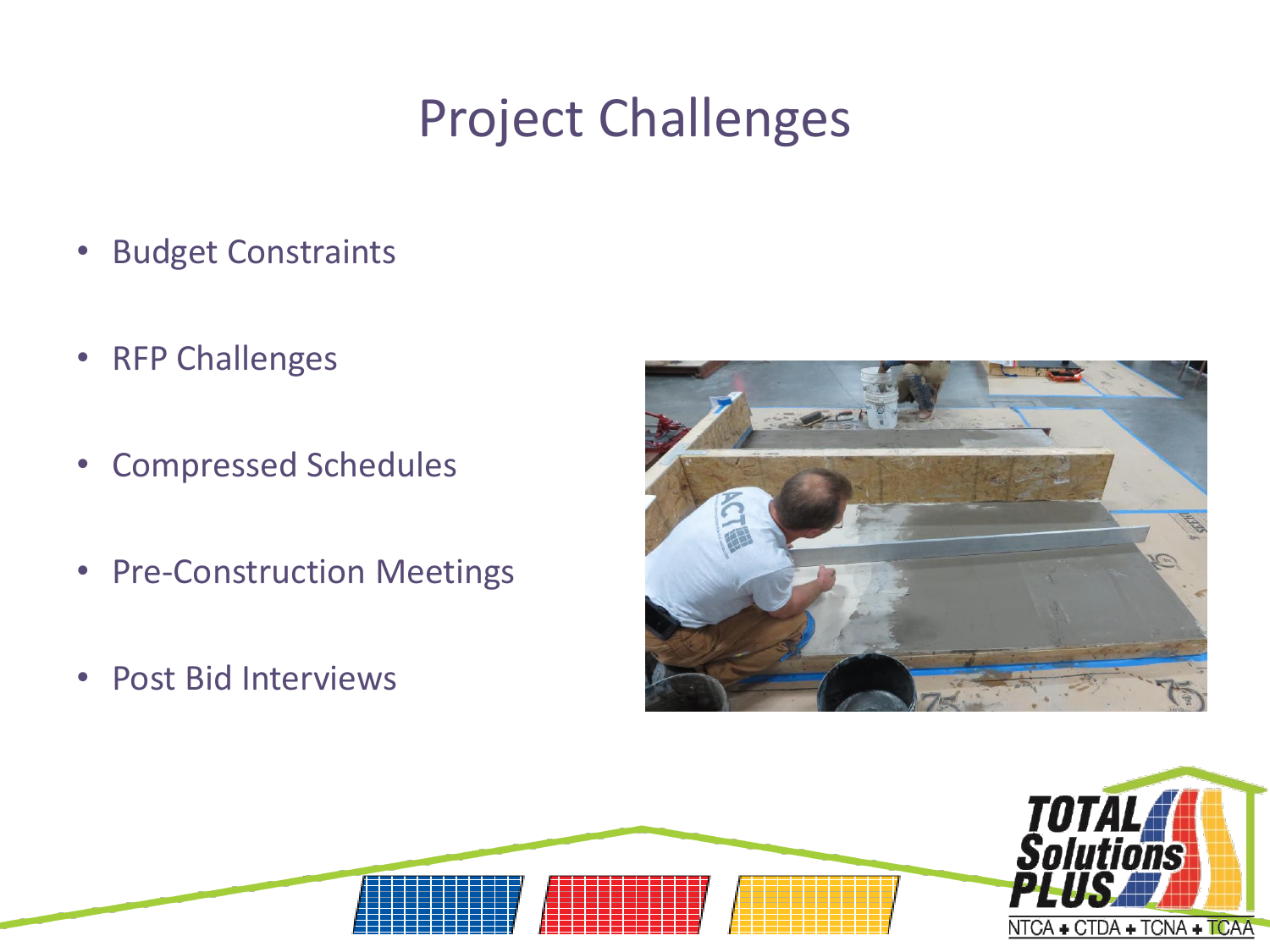#### RFP Process (Request For Proposal)

- When soliciting RFP, do you limit the playing field on the project specific conditions such as size, complexity, manpower needs, and quality?
	- If so, how do you manage expectations when the pre-approved team submits a bid, you know that the team will probably fail, but the bid is too low to look away?
	- How much do you add to your cost associated with managing expectations (5-10%) and do you share that cost with the owner?
	- If you know and you add cost, how do you manage the owner that is not aware of the challenge?

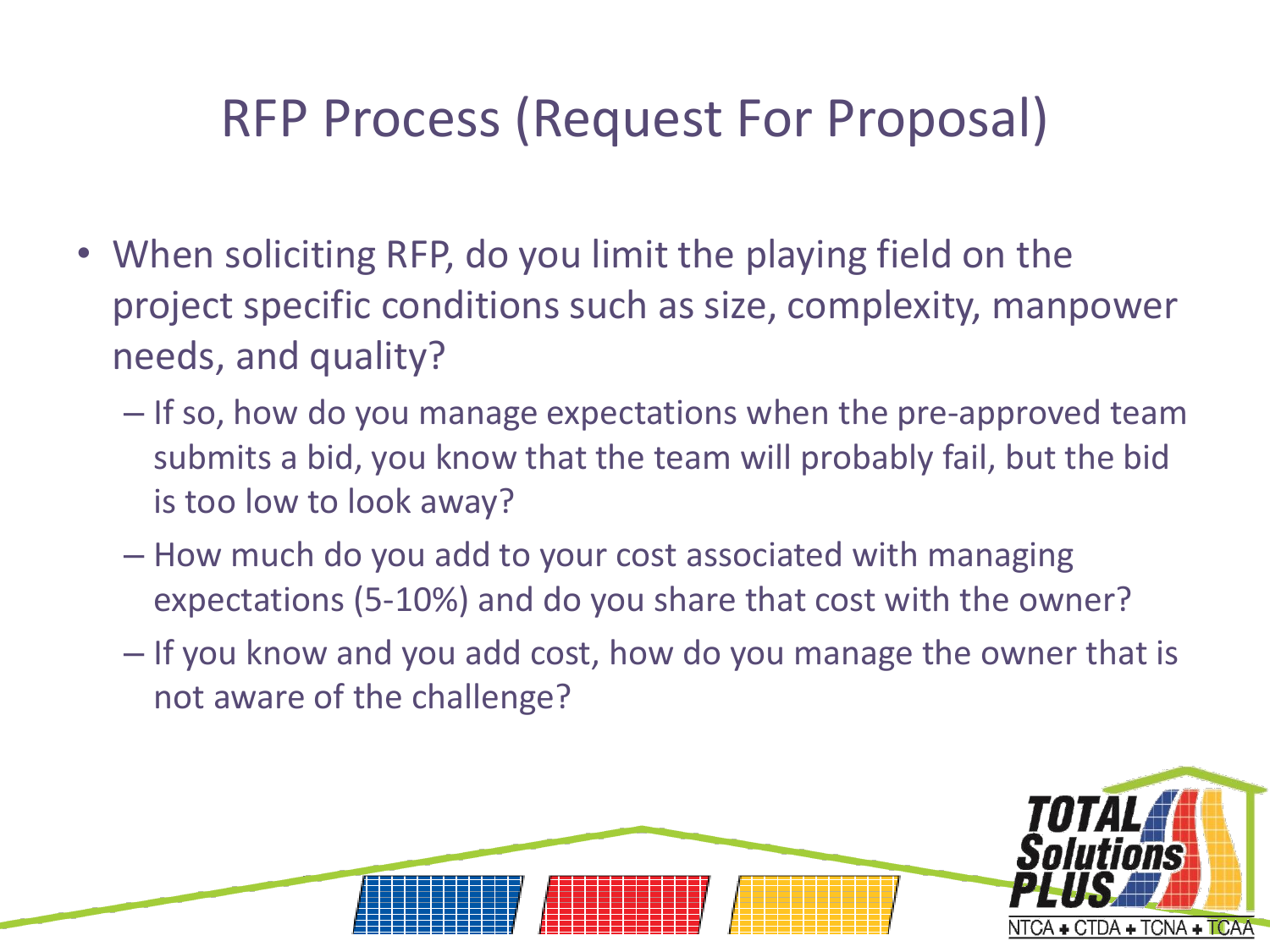#### Tile Contractor Question

- How does your team decide what projects to bid?
	- Do you determine the scope and complexity and feel you have a real opportunity to secure this bid?
	- Do you pick challenging projects to bid that you feel you can have a real chance at?
	- Do you have the mindset of bid as much as you can and fill in the backlog no matter what the project is?

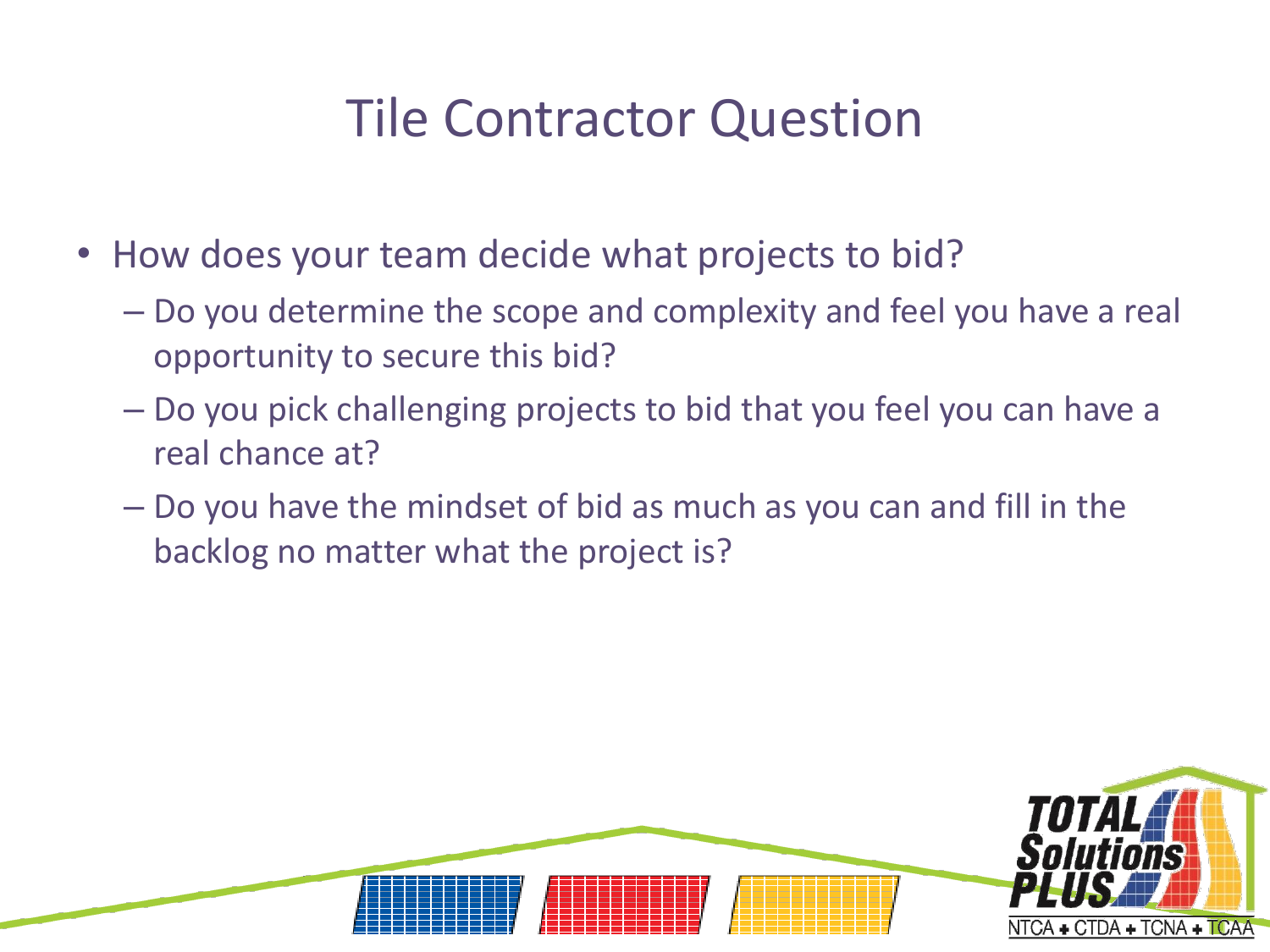#### Post Bid Interviews

- How do you manage the job specific items required to meet (as per the plans and specifications) such as:
	- Chemical/stain resistant grout
	- Leveling clips or systems vs traditional installation methods
	- Crack isolation needs vs specification requirement
	- Surface preparation allowances
	- Surface profiles
	- Water tightness
	- Movement Accomodation

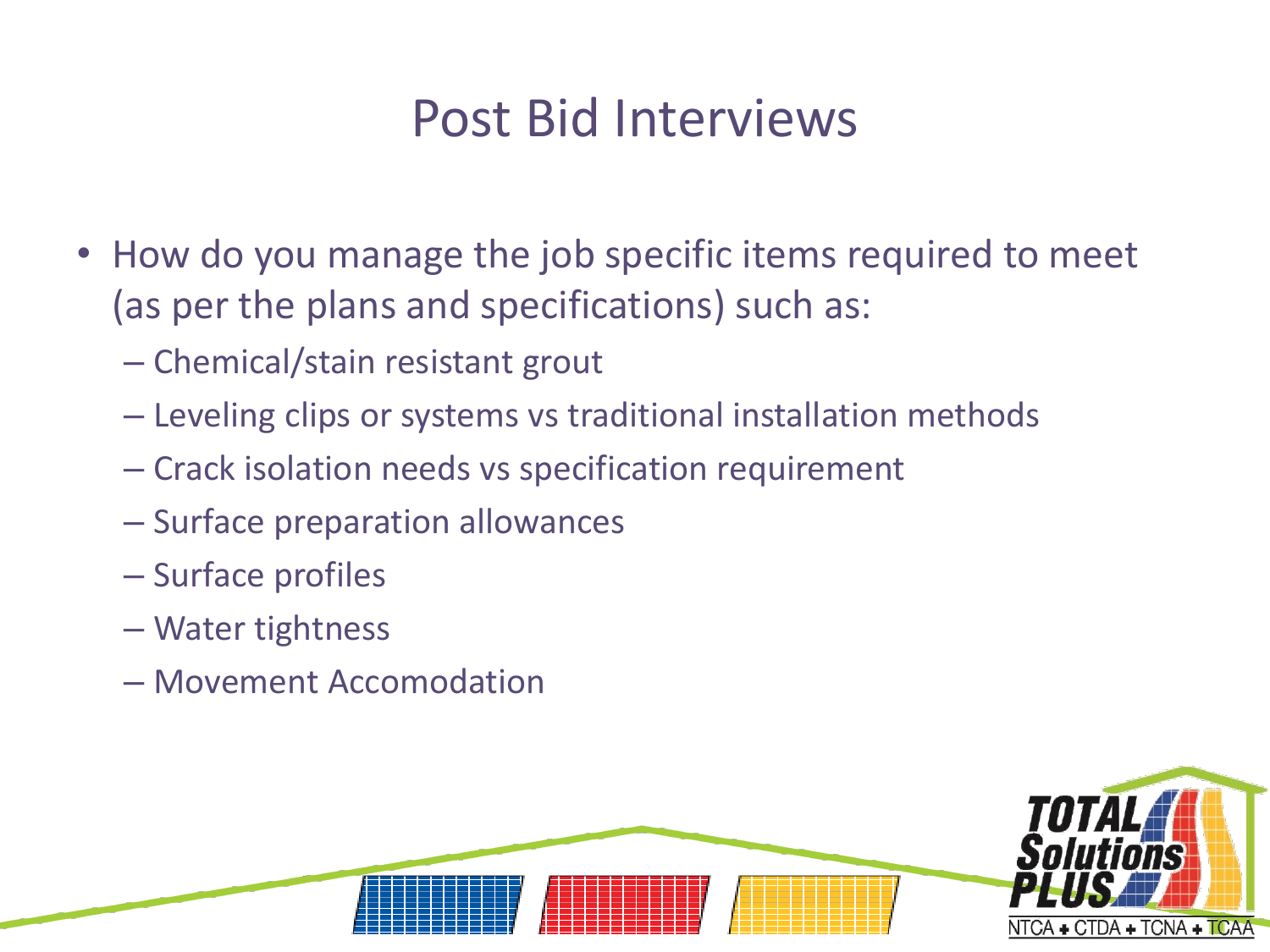#### Pre-Qualification Process

- When setting standards for your company process, how do you manage in house teams vs sub-contracted teams?
	- If you have a process how do you assess the outcome or the quality standards you are selling your customer?
	- How much do you think the pre-qualification process helps limit unqualified bidders on bid day?
	- If you have a process do you qualify a lesser team to a financial limit? A customers expectation limit? A project managers limit? Because when a low bid is published everyone is focused on hitting that number?

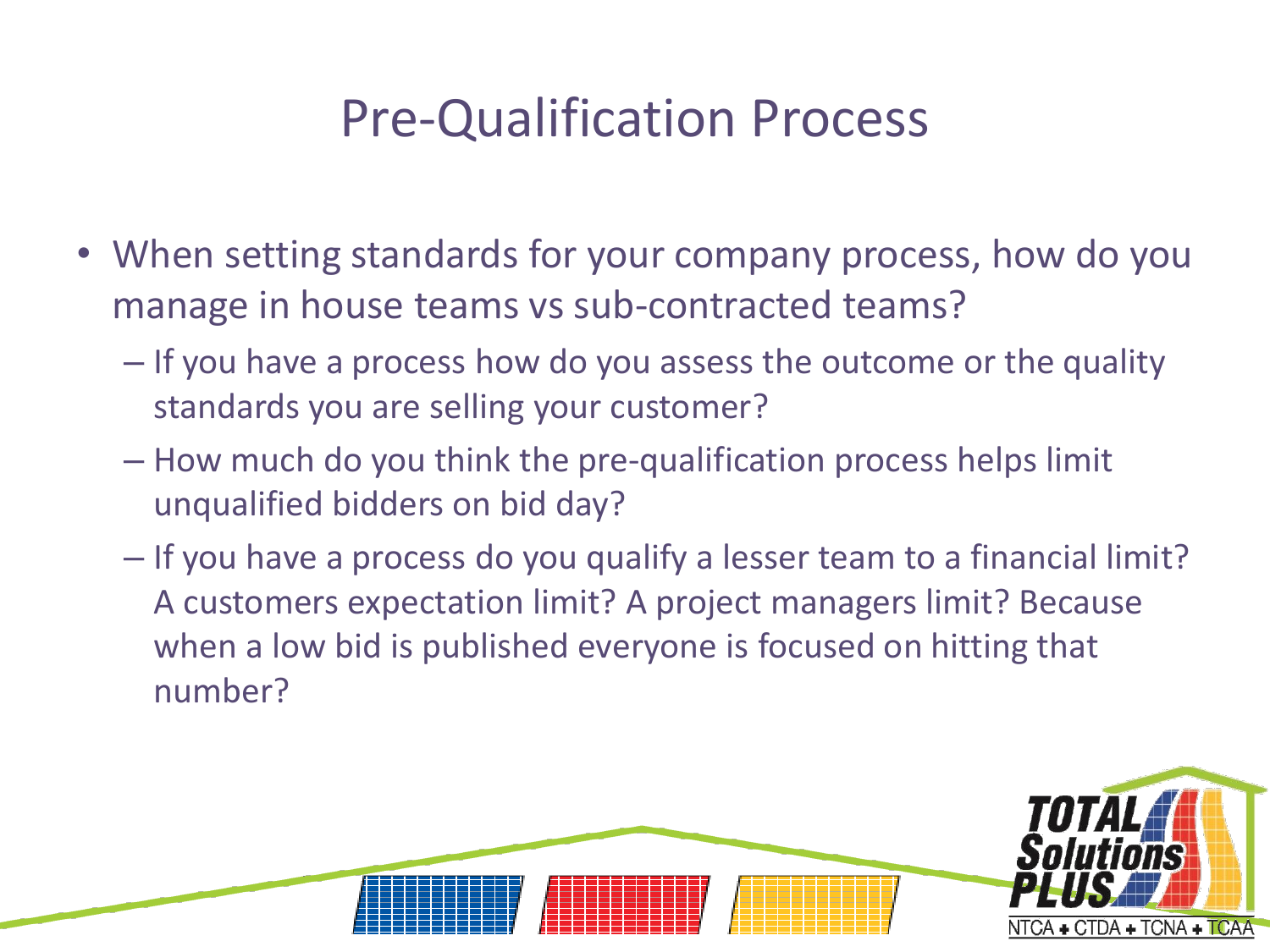#### **Warranties**

- Will the work you manage meet minimum warranty criteria?
	- Is it your responsibility to provide better performance than warranty work?
	- If you feel your building should last longer than one year, how can you offer your customer satisfaction that your team is offering a worry free product?
	- If tile contractors can offer a labor and material extended warranty, would that be a factor for consideration as an alternative to price?

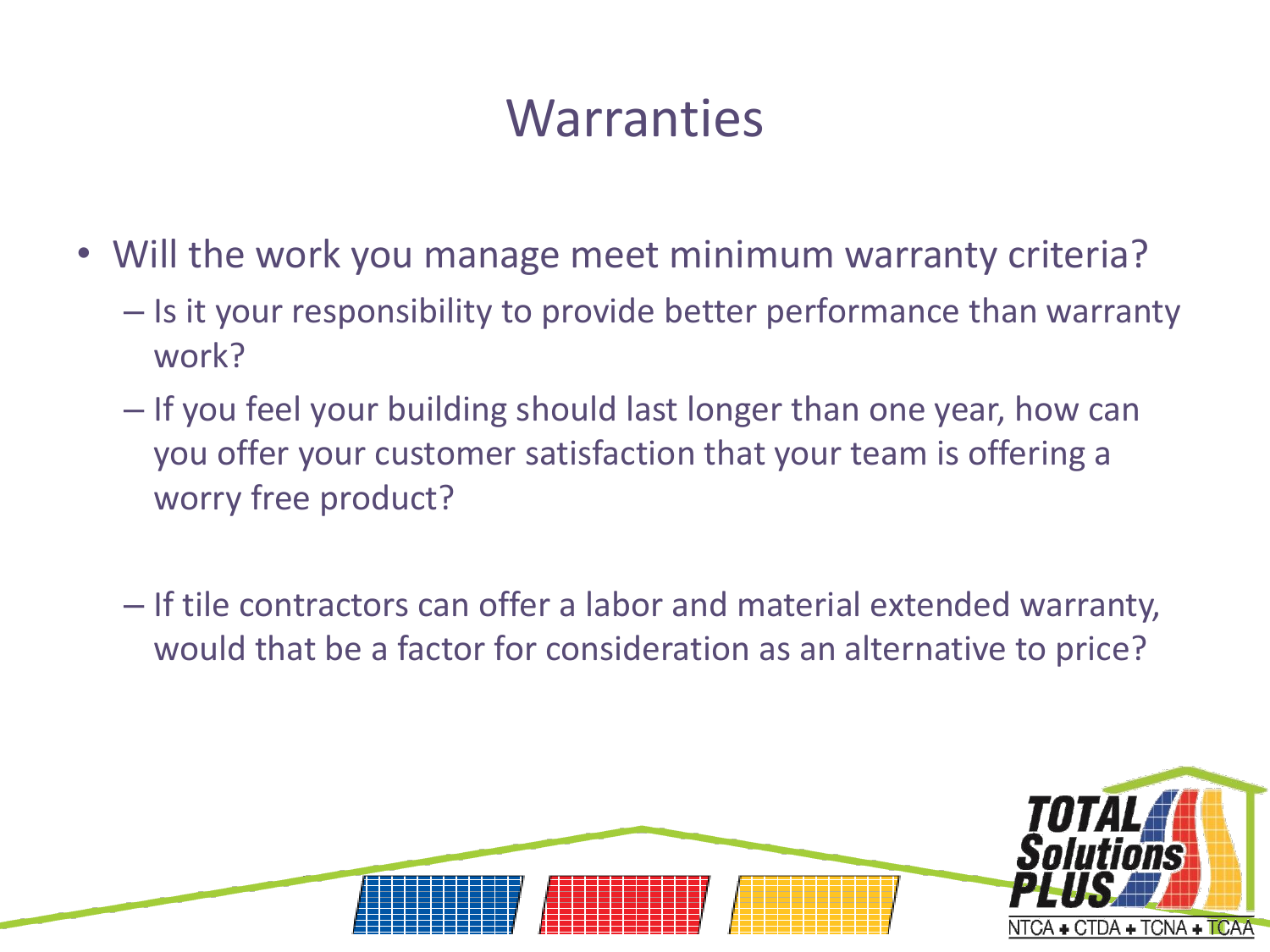#### Construction Schedule

- What is yours or the owners perspective on schedule slippage and who should be picking up the bill for any cost increases?
	- How do you manage this challenge and treat owner and subcontractor fairly?
	- What is your expectation of specialty contractors (tile and stone) regarding holding manpower for projects with moving schedules? What do you consider to be realistic or reasonable?

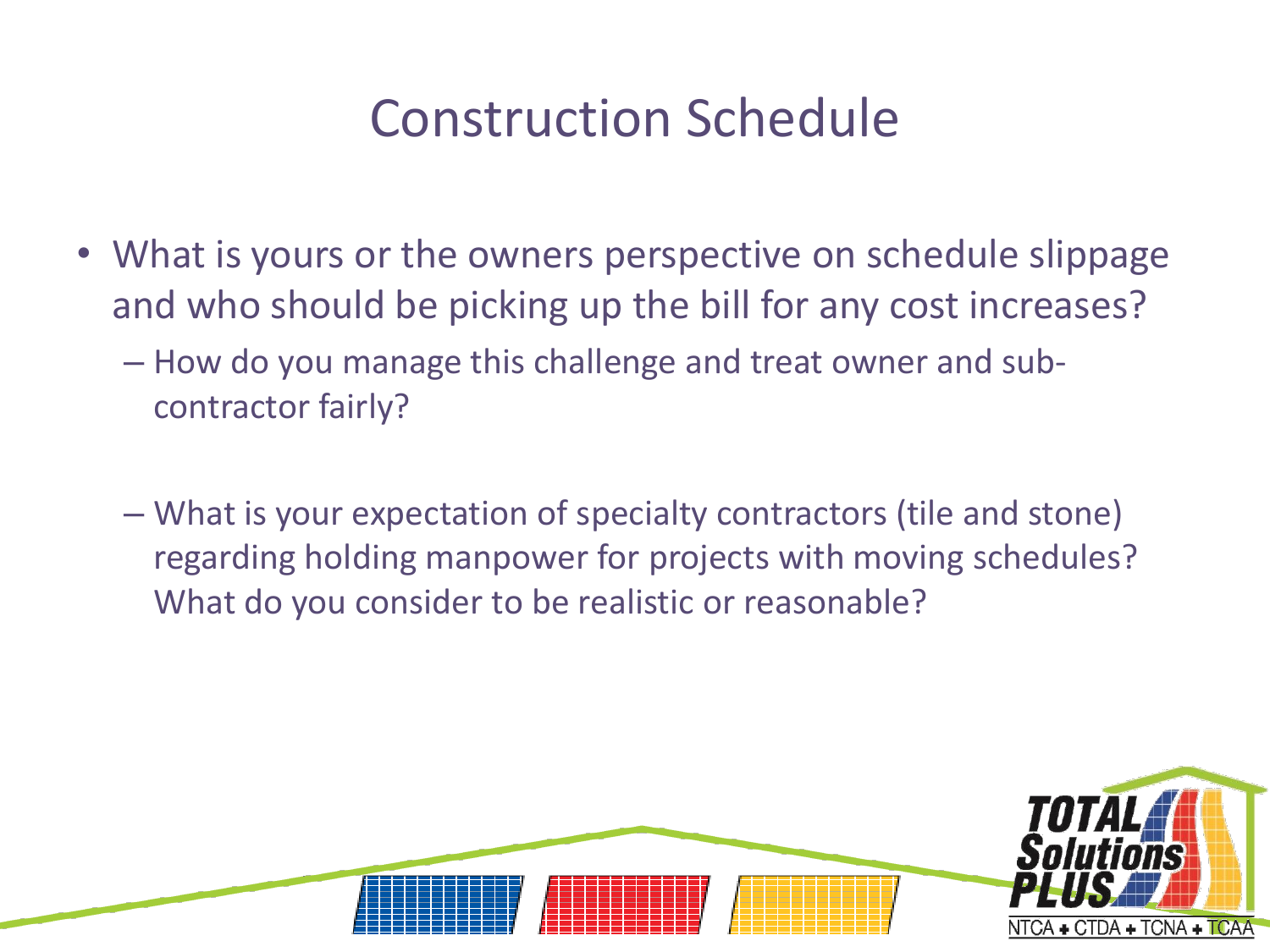### Early Design Involvement (EDI)

- Bringing Subcontractors together to determine scope, schedule, preparation and qualification expectations
- How can tile contractors improve the process before work commences

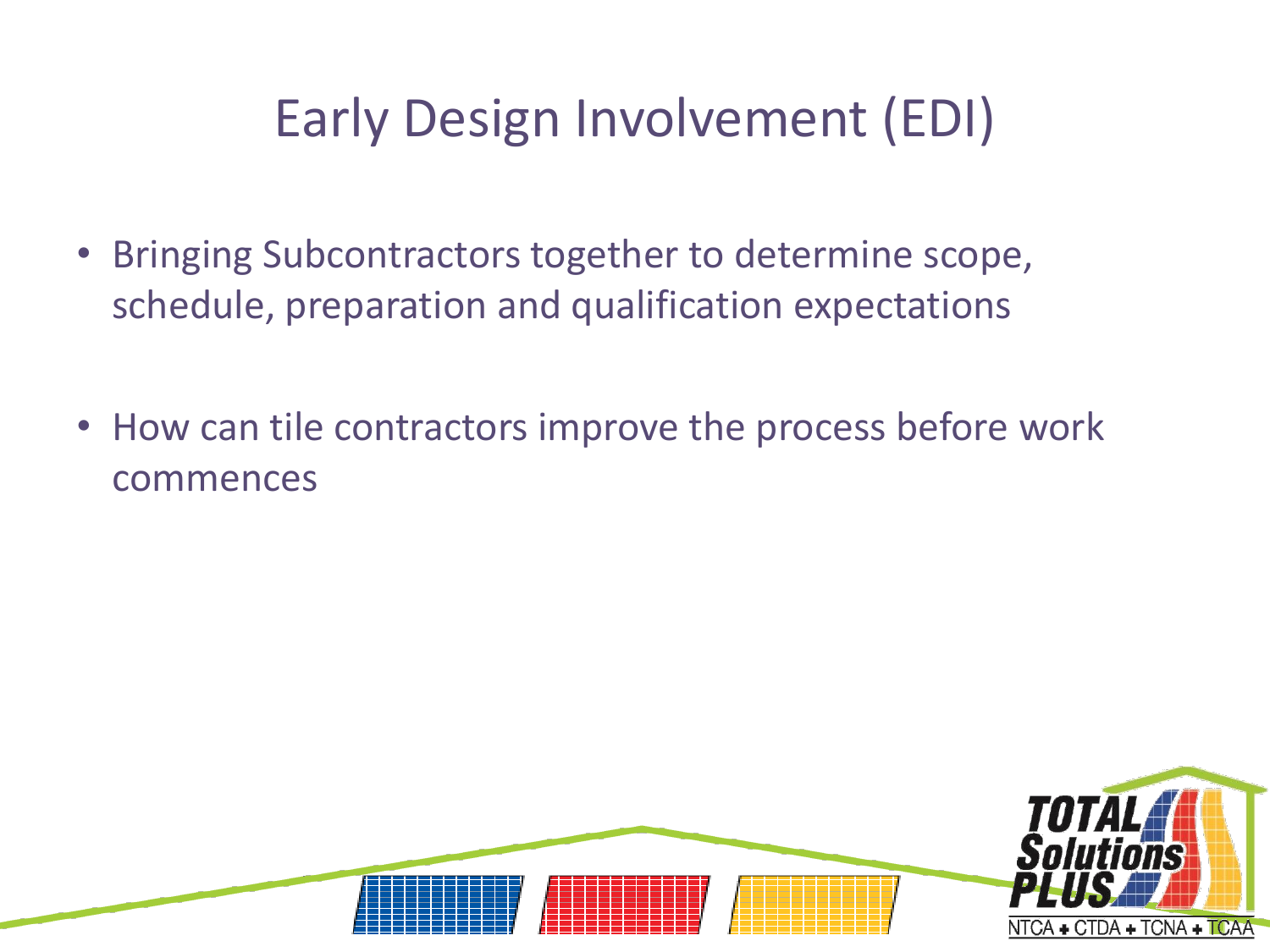#### Tile vs Competitive Products

- How is tile and stone comparing to other product categories on your projects?
	- Are you using products in areas where you traditionally use tile and stone?
	- What factors are impacting this?
		- Price
		- Availability of Trained and Qualified Labor?
		- Product Performance and Appropriate Use of Material

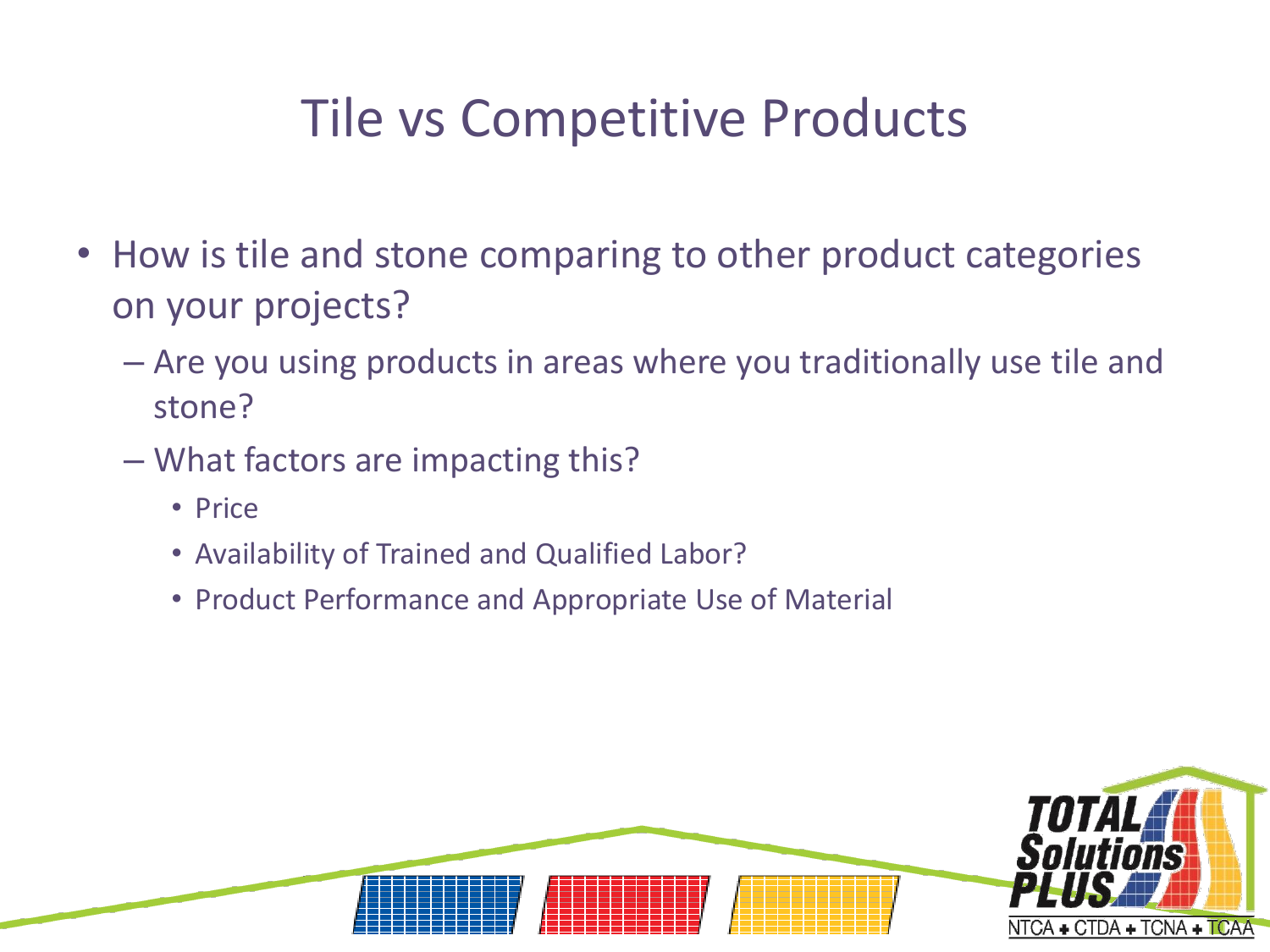### Completing the Circle

- Architect and Project Owner
- Distributor or Tile Material Supplier and Manufacturer
- General Contractor
- Flooring/Tile Contractor
- How can we improve the communication process so budget is met, specification is accurate and installation performance exceeds expectations? Examples of projects where this worked well?

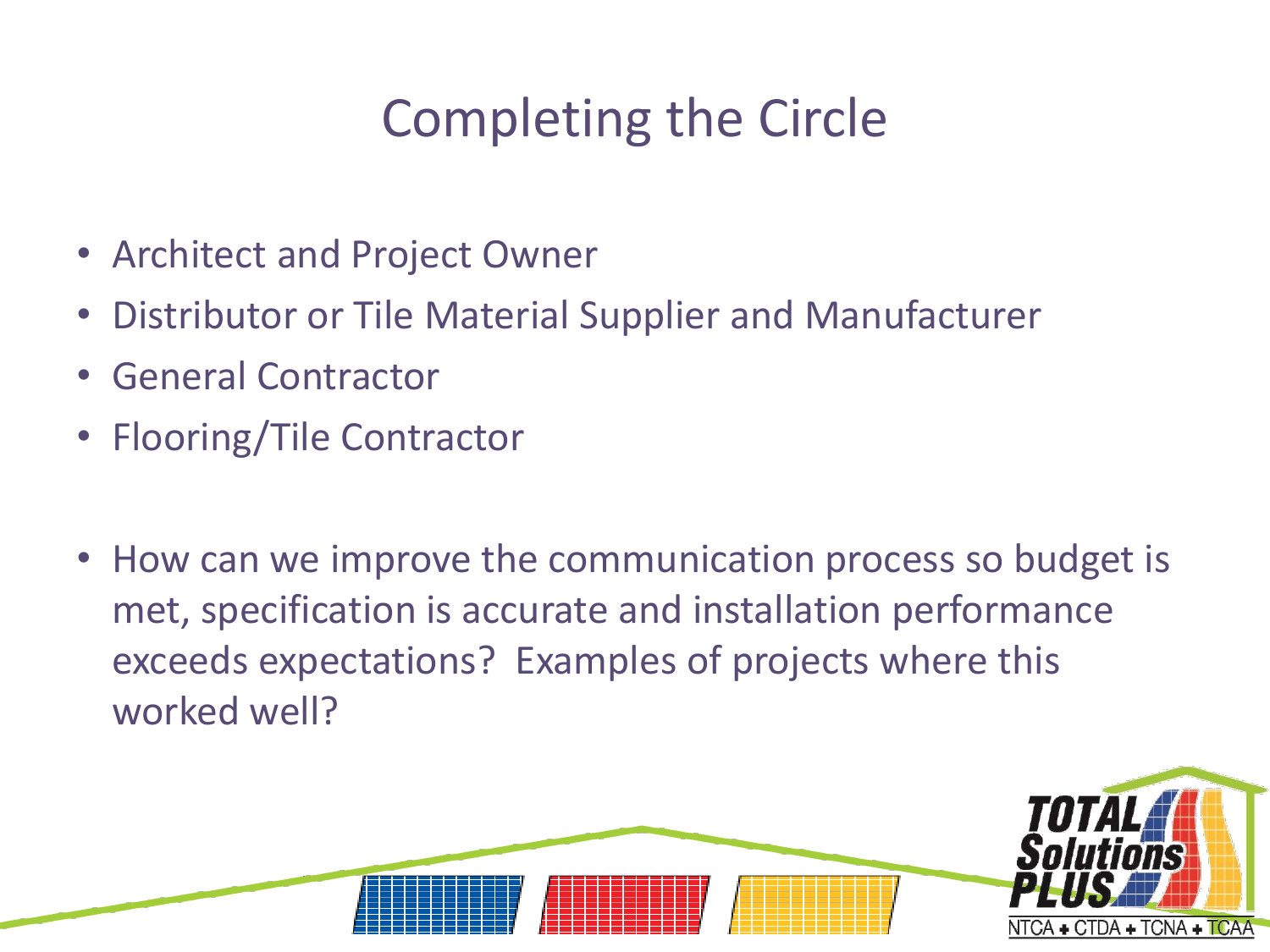#### Project Failures



- When you have a tile team fail more than once on a project, do you not accept bids from them anymore?
- What is your process to handle this to not send a message that you are looking for price?